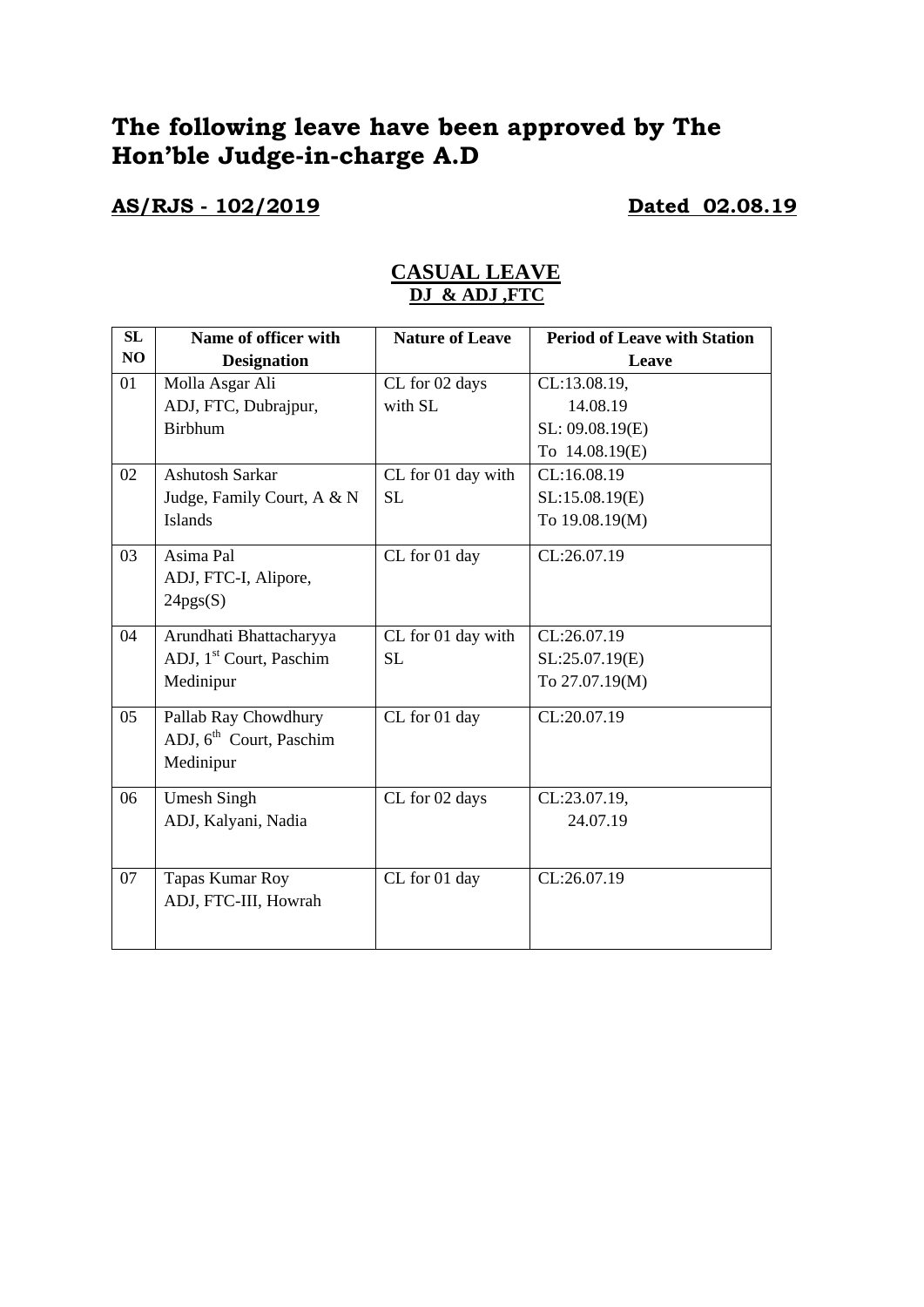/ 2 /

| 08 | Suresh Biswakarma<br>ADJ, FTC, Bankura                      | CL for 01 day                   | CL:22.07.19                   |
|----|-------------------------------------------------------------|---------------------------------|-------------------------------|
| 09 | Tapas Chandra Das<br>ADJ, FTC-I, Barrackpore,<br>24pgs(N)   | CL for 01 day                   | CL:19.07.19                   |
| 10 | Rai Chattopadhyay<br>$DJ$ , 24pgs $(S)$ at Alipore          | CL for 01 day                   | CL:29.07.19                   |
| 11 | Malati Karmakar                                             | CL for 03 days                  | CL:20.08.19                   |
|    | ADJ, 4 <sup>th</sup> Court, Barasat,                        | with SL                         | To 22.08.19                   |
|    | 24pgs(N)                                                    |                                 | SL:19.08.19(E)                |
| 12 | Kallol Kumar Das                                            |                                 | To 26.08.19(M)<br>CL:29.07.19 |
|    | ADJ, Bolpur, Birbhum                                        | CL for 01 day with<br><b>SL</b> | SL:26.07.19(E)                |
|    |                                                             |                                 | To 30.07.19(M)                |
| 13 | Gopal Kishor Sinha                                          | CL for 02 days                  | CL:22.07.19,                  |
|    | ADJ, FTC-V, Alipore,                                        |                                 | 23.07.19                      |
|    | 24pgs(S)                                                    |                                 |                               |
| 14 | Diptendra Nath Mitra                                        | CL for 02 days                  | CL:23.07.19,                  |
|    | ADJ, 2 <sup>nd</sup> court, Suri,                           | with SL                         | 24.07.19                      |
|    | <b>Birbhum</b>                                              |                                 | SL:22.07.19(E)                |
|    |                                                             |                                 | To 25.07.19(M)                |
| 15 | <b>Baishnab Sarkar</b><br>ADJ, FTC-IV, Barasat,<br>24pgs(N) | CL for 01 day                   | CL:01.08.19                   |
| 16 | Arun Kumar Nandy<br>ADJ, FTC-V, Barasat,<br>24pgs(N)        | CL for 01 day                   | CL:29.07.19                   |

Submitted

 Sd/ **Registrar (Judicial Service)**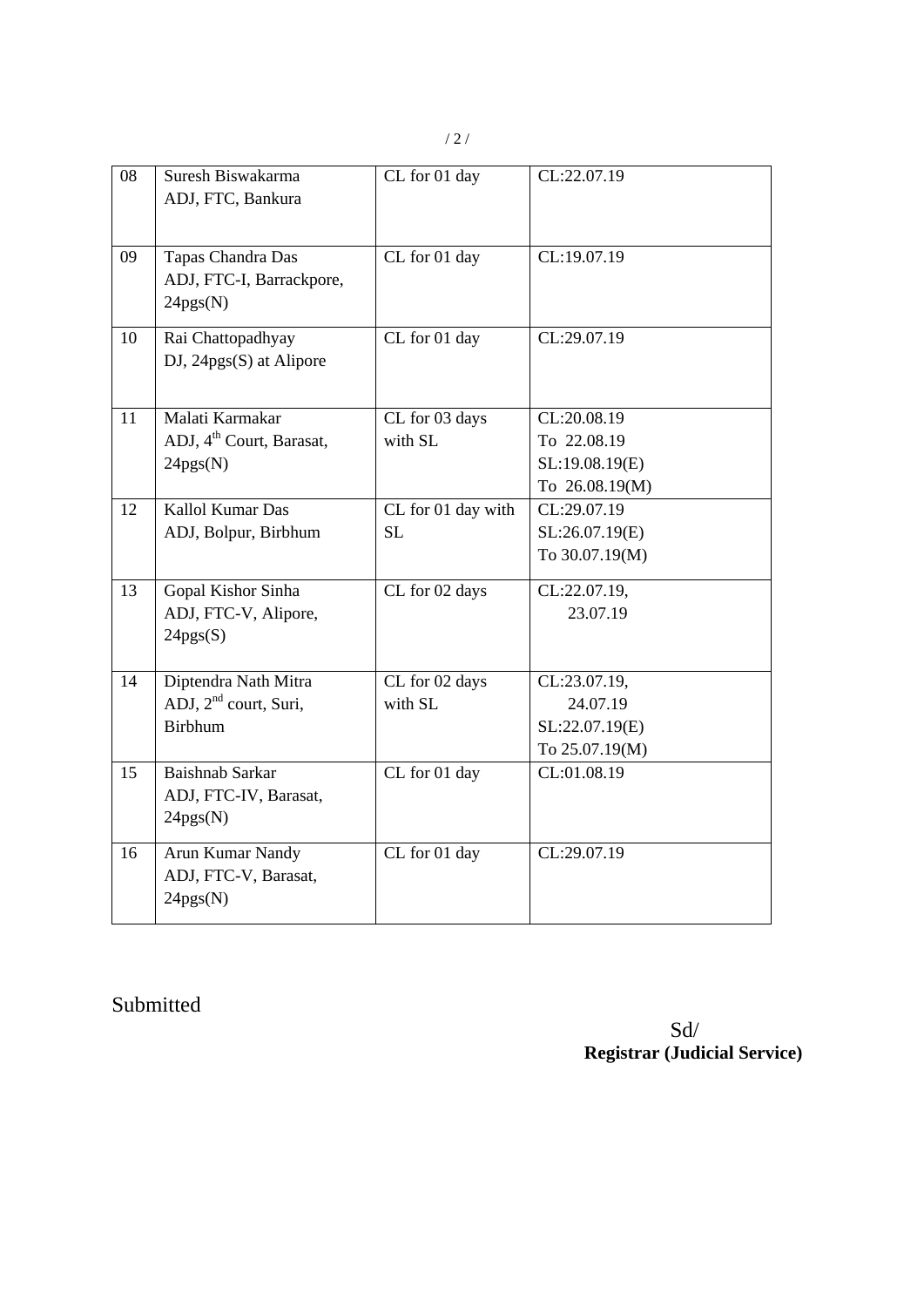## **The following leave have been approved by the Hon'ble Judge-in-Charge A.D.**

### **AS/RJS- 98 /2019 Dated : 02.08.2019**

## **DJ/ADJ**

| SL<br>N <sub>O</sub> | Name of officer with<br><b>Designation</b>                                          | Nature of<br>Leave                 | <b>Period of Leave with Station</b><br>Leave                                                                                                    |
|----------------------|-------------------------------------------------------------------------------------|------------------------------------|-------------------------------------------------------------------------------------------------------------------------------------------------|
| 01.                  | Sri Subhra<br>Bandyopadhyay<br>ADJ, 1 <sup>st</sup> Court, Jangipur,<br>Murshidabad | Earned Leave<br>for 05 days        | From 05.08.2019 to 09.08.2019<br>Prefixing : $04.08.2019$<br>Suffixing: 10.08.2019 to<br>11.08.2019<br>$SLP: 03.08.2019(E)$ to<br>11.08.2019(E) |
| 02.                  | Sri Bikash Banik<br>ADJ, 1 <sup>st</sup> Court, Contai,<br>Purba Medinipur          | <b>Earned Leave</b><br>for 05 days | From 16.07.2019 to 20.07.2019<br>Suffixing: 21.07.2019<br>$SLP: 15.07.2019$ (E) to<br>22.07.2019 (M)                                            |

## **ADJ, FTC/CJ(SD)**

| <b>SL</b>      | Name of officer with                                        | <b>Nature of</b>                     | <b>Period of Leave with Station</b>                                                                                                          |
|----------------|-------------------------------------------------------------|--------------------------------------|----------------------------------------------------------------------------------------------------------------------------------------------|
| N <sub>O</sub> | <b>Designation</b>                                          | Leave                                | Leave                                                                                                                                        |
| 03.            | Sri Arup Kumar Das<br>ADJ, FTC-3, Basirhat,<br>24 Pgs $(N)$ | Earned Leave<br>for $05 \text{ day}$ | From 05.08.2019 to 09.08.2019<br>Prefixing: 04.08.2019<br>Suffixing: 10.08.2019 to<br>11.08.2019<br>$SLP: 03.08.2019(E)$ to<br>12.08.2019(M) |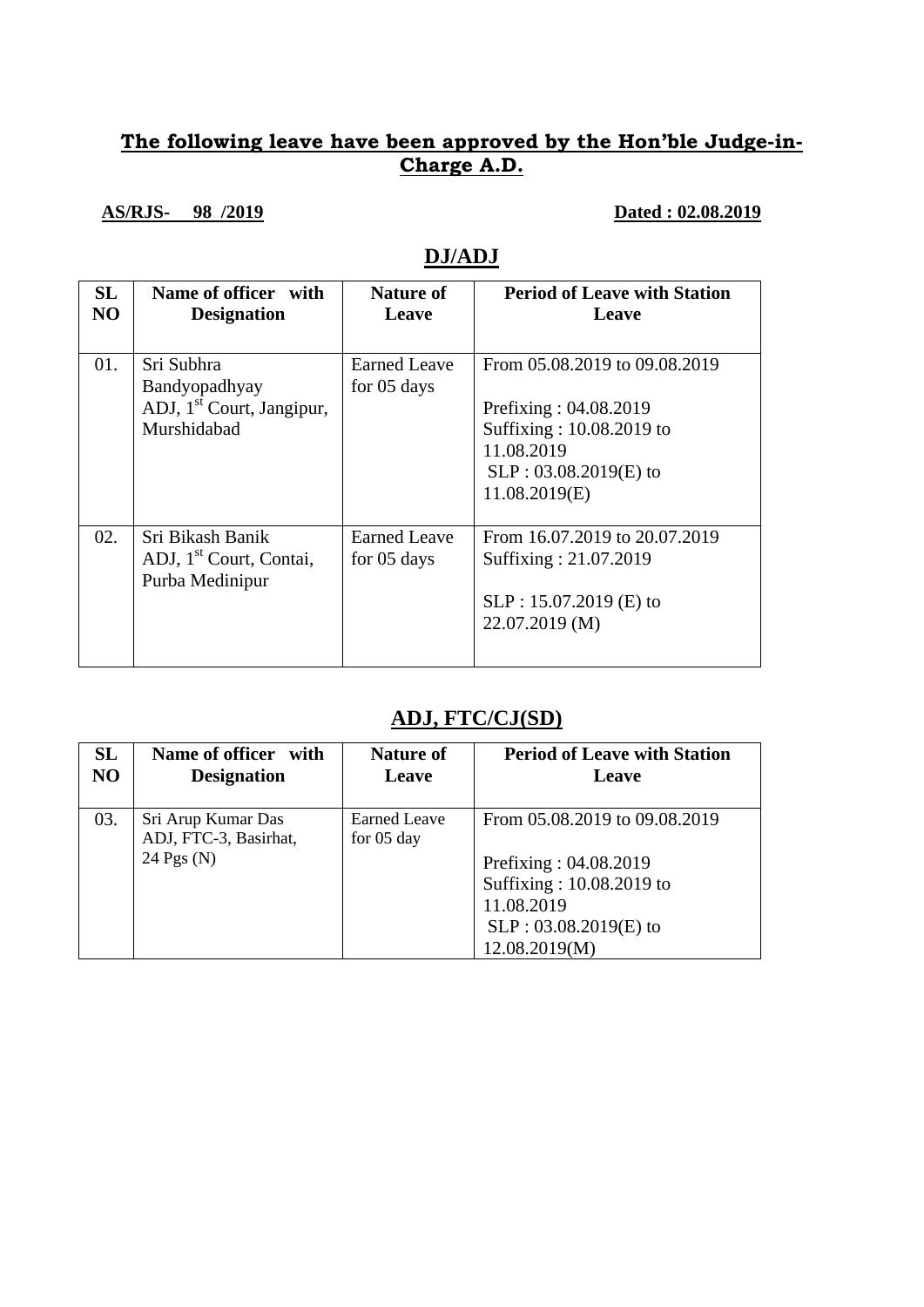// 02 //

| 04. | Sri Krishna Murari<br>Prasad Gupta<br>ADJ, FTC, Serampur,<br>Hooghly | Commuted<br>Leave for 04<br>days   | From 19.06.2019 to 24.06.2019                                                                                       |
|-----|----------------------------------------------------------------------|------------------------------------|---------------------------------------------------------------------------------------------------------------------|
| 05. | Sri Madan Mohan<br>Mishra<br>ADJ, FTC-3,<br>Barrackpore, 24 Pgs (N)  | <b>Earned Leave</b><br>for 02 days | From 25.07.2019 to 26.07.2019<br>Suffixing: 27.07.2019 to<br>28.07.2019<br>SLP: 24.07.2019 (E) to 29.07.2019<br>(M) |

# **JM**

| <b>SL</b><br>N <sub>O</sub> | Name of officer with<br><b>Designation</b>                                  | <b>Nature of</b><br>Leave        | <b>Period of Leave with Station</b><br>Leave                                                                                           |
|-----------------------------|-----------------------------------------------------------------------------|----------------------------------|----------------------------------------------------------------------------------------------------------------------------------------|
| 06.                         | Smt. Sayani Mukherjee<br>JM, 2 <sup>nd</sup> Court, Suri,<br><b>birbhum</b> | Earned Leave<br>for 08 days.     | From 05.07.2019 to 12.07.2019<br>Suffixing 13.07.2019 & 14.07.2019.                                                                    |
| 07.                         | Smt. Poonam Singhi<br>JM,5 <sup>th</sup> Court, Krishnagar,<br>Nadia        | Earned Leave<br>for 04 days      | From 19.08.2019 to 22.08.2019<br>Prefixing: 18.08.2019<br>Suffixing 23.08.2019 to 25.08.2019<br>SLP: 17.08.2019(E) to<br>26.08.2019(M) |
| 08.                         | Smt. Amrita Banerjee<br>JM, Kalyani, Nadia                                  | Commuted<br>Leave for 05<br>days | From 01.07.2019 to 05.07.2019                                                                                                          |